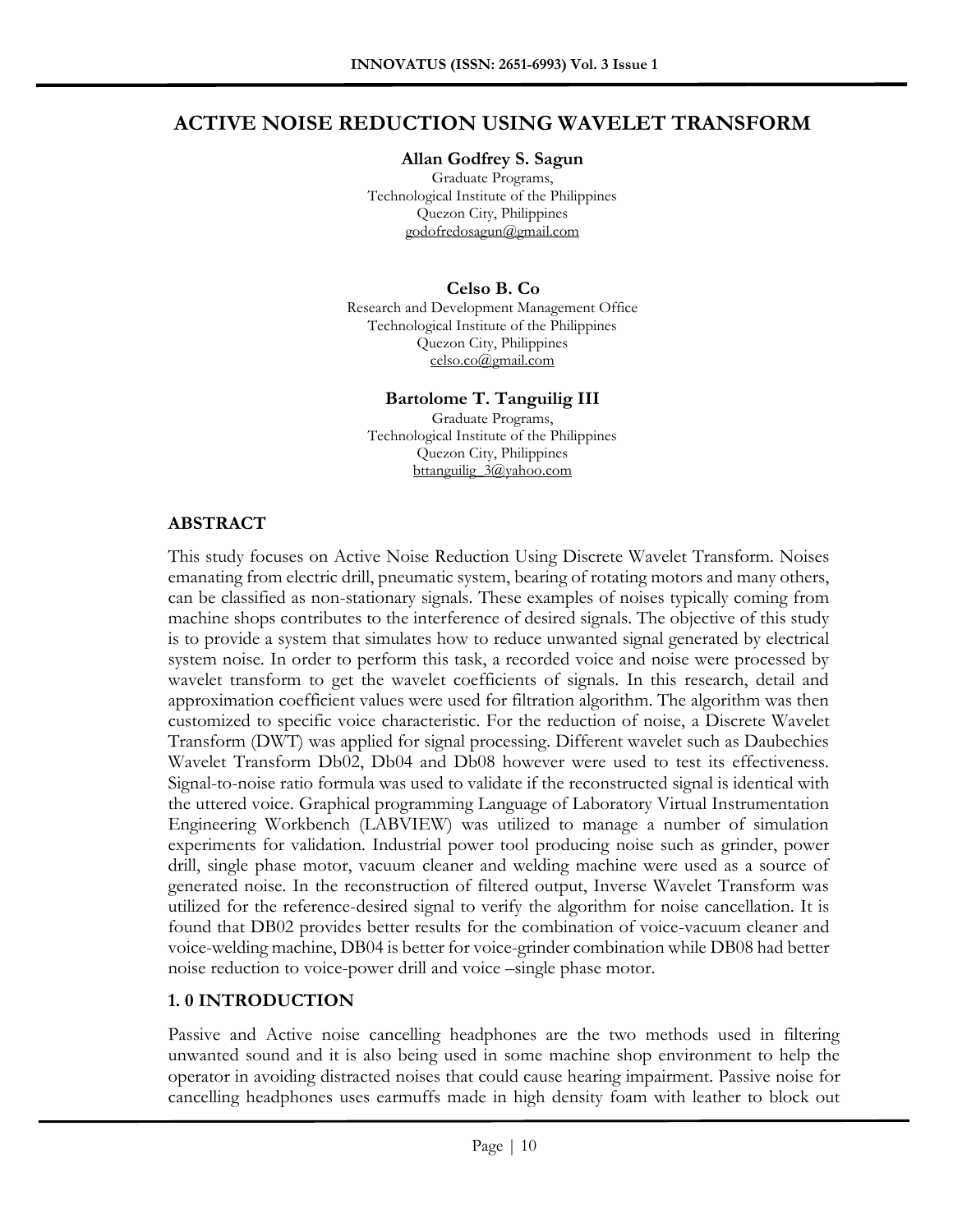external noise, but this method prevents communication with other operators. The active noise cancellation is effective in reducing noise.

The design is customized to a certain voice and such customization is possible using wavelet transforms. The Labview by National Instrument provided effective techniques in customization simulation. The test case for noise is the noise generated by an electric drill. Wavelet analysis is the method of decomposing signals into different sub-band to provide higher degree of details of the given signal wherein the programmer can easily eliminate certain frequencies of signal arbitrarily. Acoustic noise can contained high and low frequency which can be analyzed and displayed both in time and frequency domain at the same time. The visual illustration of signal characteristic in term of time and scale (frequency domain) helps defined the algorithm for manipulation of wavelets coefficients. Wavelet Multi-Resolution Analysis is used to design the electric drill noise cancelation algorithm.

### **2. 0 REVIEW OF RELATED LITERATURE**

### **Noise**

Noise is a disruptive signal that is random in nature, and it originates externally from the system. In theory noise is directly proportional with the wavelength and inversely proportional with the frequency (Cazagui Diana, 2013). Excessive noise is harmful a simple use of headphones will cause hearing loss over loud volumes this is the same in effect by industrial machines (Nagarajan & Narayanamoorthi, 2015). According to ISO (International Organization for Standardization), standard exposure to noise induced sound level must be cut by half in every 3 decibel increase in sound level. The instensity of sound is characterized by the vibration, which is measured in decibles (dB). It is a special unit in logarithm (log), unlike linear scale, each decibles is larger than the values that measures before it. For example a 20 decibel is ten times larger than 0 dB while 100 dB is 100,000 larger and son on. A conversational speech at 3 ft distance can be measured 60 dB, while a jet engine at 9 ft away measures 140 dB. At this level, it can harm someone's ear which results to temporary or permanent hearing loss (Dalebout, 2008). The National Institute for Occupational Safety and Health (NIOSHI) published a guideline for person's daily exposure which should not exceed to 85 dB for hours a day which follows through by the 3 dB safe exposure time which should be cut to one-half. For example, 88 dB is allowed if exposure time will not exceed to 4 hours, while 91 dB is permissible if exposure time will not exceed to 2 hours, and so on. A 115 dB sound level, exposure or greater should be avoided to prevent hearing loss. Keep in mind that the louder the noise, the shorter the accepted safe exposure time. However there are no regulations protecting a person against hazardous noise environment. As a rule of thumb, noise can be dangerous if ears hurt during or after the exposure, to someone who shouted at an arm's length away, and ears ring during or after the exposure (Dalebout, 2008). Even in well-designed system in the field of sound processing, noise still exist from external environment. In the concept of signal processing, noise has two different senses. Firstly, the signals that interfere each signal to the other signal would consider noise. Secondly, noise contains different frequencies which can cause lack of harmonic structure (Think DSP: Digital Signal Processing in Python, 2016).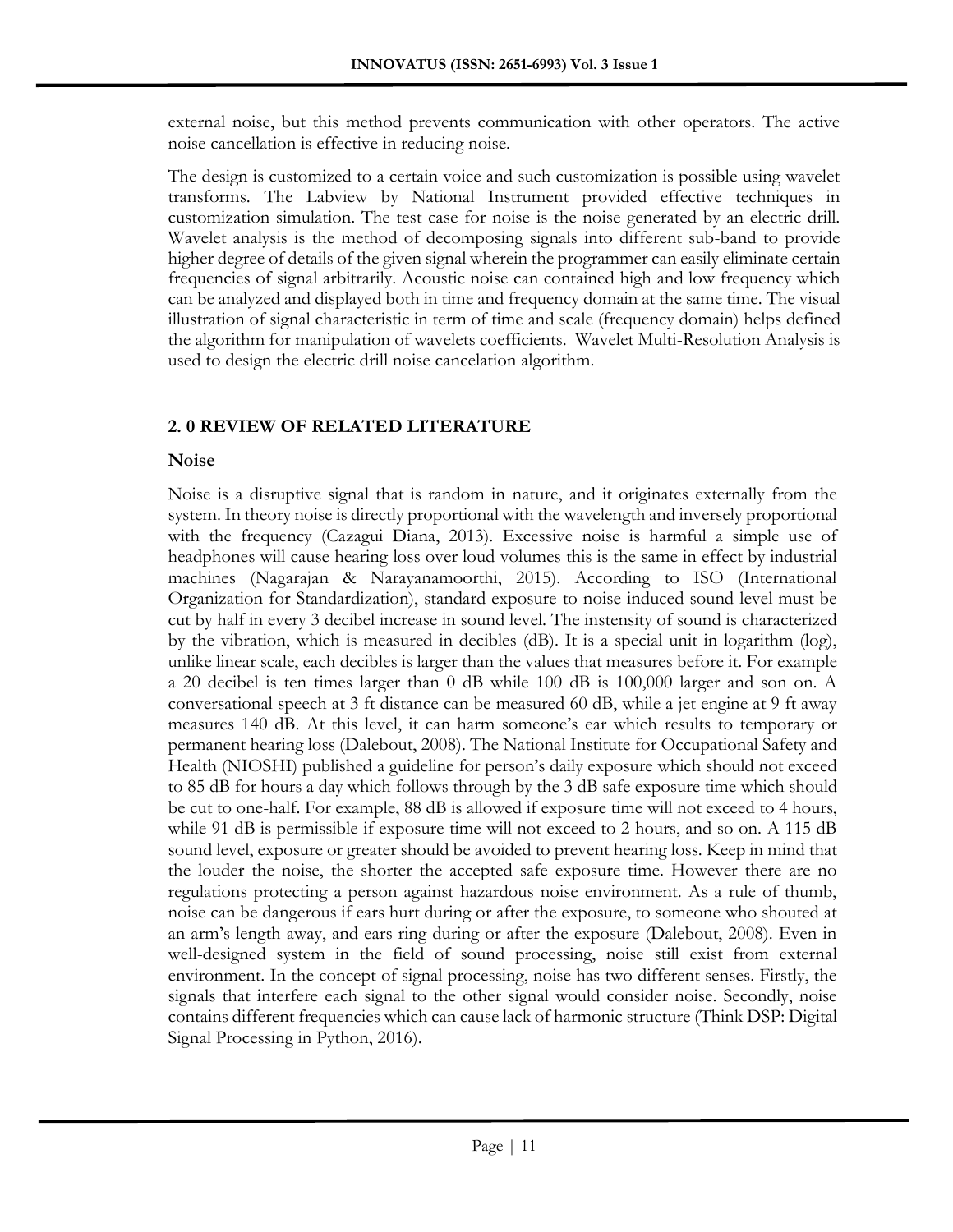### **The Basics of Signals**

Signal is defined as a function that changes over time. Signals such as sound, noise, light, and heat are signals found in nature (Jaber A. A., 2014). It is something that gives information such as traffic signal, distress signal, or even the smoke created in early days was used to convey information can be called signal (Lee & Lyons, 2014). There are two types of signals, it can be analog or digital if it is discrete in nature. Whether analog or digital it is necessary to treat the signals to provide better replication of information from the source signal. Treating of data is called signal processing. The process of sampling analog signal at specific timing repetition is known as "Analog to Digital Conversion" or ADC. The conversion of analog signal into the form of digital signal has certain advantages in the field of communications in terms of better accuracy and reliability of data, fast in computing algorithm, and ease of compressing the signal without distorting the information of signal (Jaber, 2014). A good example of equally sampled spaced in digital format is in the form of .WAV file, commonly term as waveform or wave. It has originated from Microsoft Corporation and IBM as the standard audio format for most personal computers. This audio, format was derived from taking audio signals and transforming it into binary signals. This file extension is used in processing the sound for LABVIEW Naturally .WAV file is an audio format can accommodate 44.1 kHz which makes it audible from the range 20 Hz to 20 kHz which is the range of sound that the human ear can hear. This provides a decent audio file format in terms of its audio quality. Signal can be in the form of acoustic noises generated by boiler, hydraulic, pneumatic system, rotating motor, or even air impact wrenches that is used for tightening bolts and air compressor. These noises are non-stationary signals. Non-stationary signals are better analyzed using wavelet due to its good time resolution for high frequency signal, making it possible to analyze in time and frequency domain (Walker, 2008)

A signal can be categorized as stationary or non-stationary. It is stationary if the frequency or spectral content did not change over time. This means that the signal will not change the frequency content of a sinusoidal wave with time while non-stationary signals will change the frequency component over a period of time. For example, a multi-tone with several intervals of frequencies changes from the other interval. It can be analyzed given the scenario like, if the first interval is 10 Hz, then 20 Hz, and 100 Hz this behavior of signal can be described as a non-stationary signal due to the changes of frequency over a period of time (IIT Guwahati, 2017).

Non-stationary signal can be categorized as evolutionary signal and transient signals. Evolutionary signals also change over time containing time-varying harmonics, this signals are oscillatory in nature. A vibrating guitar or a swinging of pendulum from back and forth is considered evolutionary signals (National Instruments, 2017).

According to Swiss Federal Institute of Technology Lausanne that time varying in nature is the transient vibration which nature is hard to predict since it behaves in a short time event. A particular example of transient signals such as excavator's combustion engine, a transmission system from the gear of a helicopter, electric drill, leaking sound from pneumatic and hydraulic system, sound generated by grinder when a cutting steel or a metallic plate. These are machines which exhibit transitory in nature and it can be found mostly in an industrial machinery.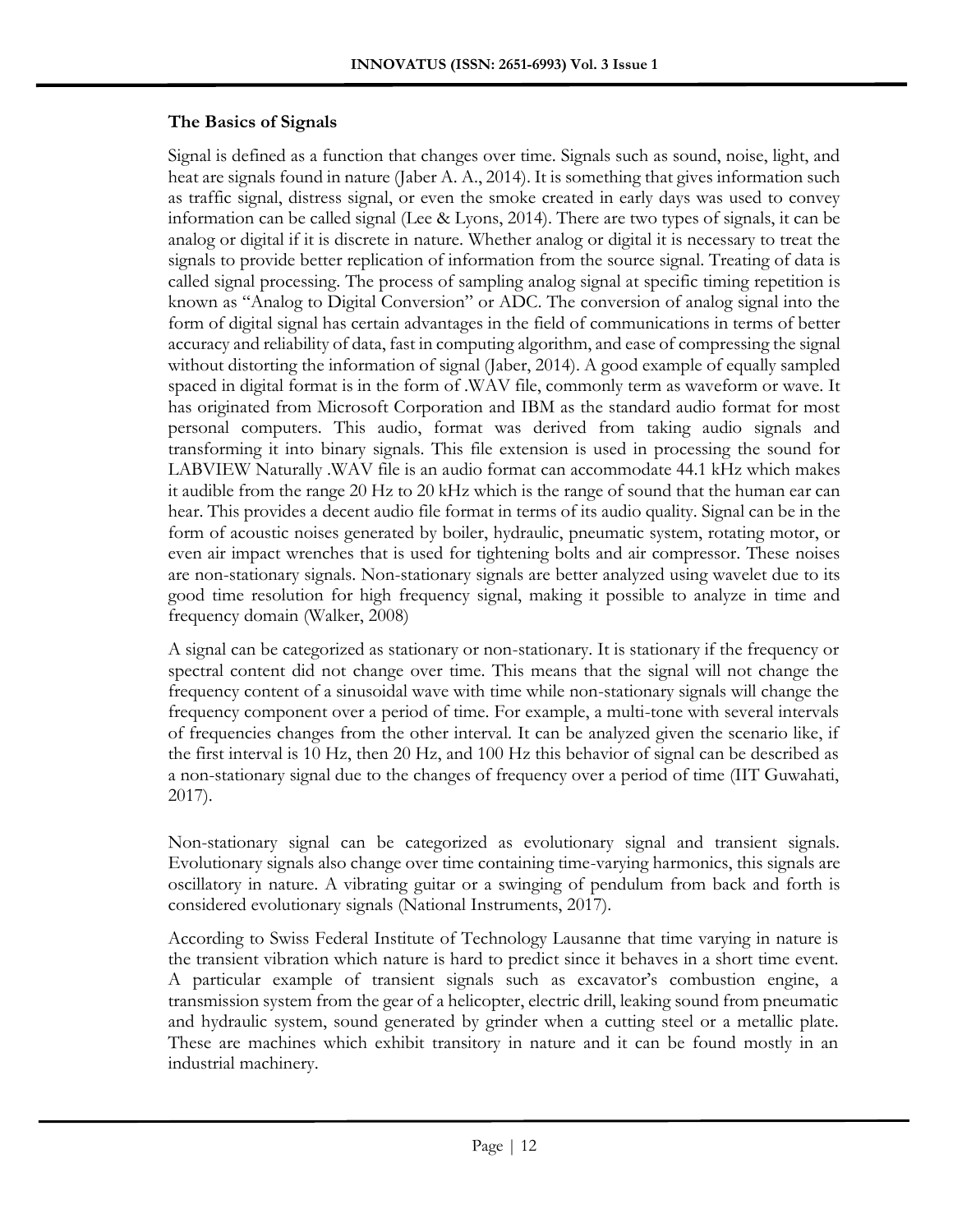Apart from being transient in nature, signals can be identified as asymmetric, sharp and irregular in nature. The challenge in analyzing transitory signal is possible using Daubechies (Db) wavelet transform, such as Db02 wavelet since its waveform is also asymmetric, sharp and irregular. The signals can be used to correspond with different wavelet transform for denoising. Usually the family of wavelet contains dilated and translated functions. It can be observed that in comparison to sinusoidal waveform it has infinite length while wavelet has finite length (Alaa & Robert, 2014).



**Figure** Error! No text of specified style in document.**-1.** Image of Mother of Wavelet generated in LABVIEW (Source: National Instruments (2017))

The figures 2-2 shows how dilation and translation works for a mother of wavelet. The scale and shift of wavelet comprises to how mother of wavelet dilates and translates along x- axis (time-domain) a scale greater the one corresponds to stretch or expanding of wavelet along x-axis. Db02 is associated to the scale factor of 2 and so on, such as Db04 and Db08 with a scale factor of 4 and 8 respectively (National Instrument, 2016).

#### **Noise Reduction**

According to World Health Organization (WHO) 2/3 of person's disability are accounted to hearing impairment of those people who are exposed to excessive surrounding noise. The Health Organization stated that as of March 2015, there are 360 million people worldwide have disabling hearing loss. With the given data about hearing loss, people realize that the noise reduction will be a great help to minimize the incidence of being deaf. Noise-canceling headphones come in either active or passive types. Manufacturers of headphone can provide passive noise reduction. This is due to the materials used in blocking out some external sound, Passive noise cancellation is effective at higher frequencies, but fails to remove sound at lower frequencies. A good noise cancelling headphone design, are built in circum-aural types which is specially modeled to attain noise-filtering properties, uses earmuff to avoid loud sound. Several designs were made to minimize the noise by incorporating materials with high sound absorption. A good design of passive cancelling headphone can eliminate sound level of about 15 to 20 decibels (dB). But for an aircraft engine, sound level can go up to 75 to 80 dB of noise. With this situation, passive noise cancellation will be ineffective. This is why the concept of active noise-canceling headphones plays an important role in reducing industrial noise. Active noise cancellation create sound waves that imitate the incoming sound to cancel out unwanted signals by producing soundwave that is 180 degress out of phase with the incoming sound. Different processes can be done to achieve noise cancellation (William, 2017). One of this methods is wavelet transform. Instead of producing soundwave which is the antiphase of the noise, wavelet provides different level of approximation and detail coefficients. This provides the information to examine which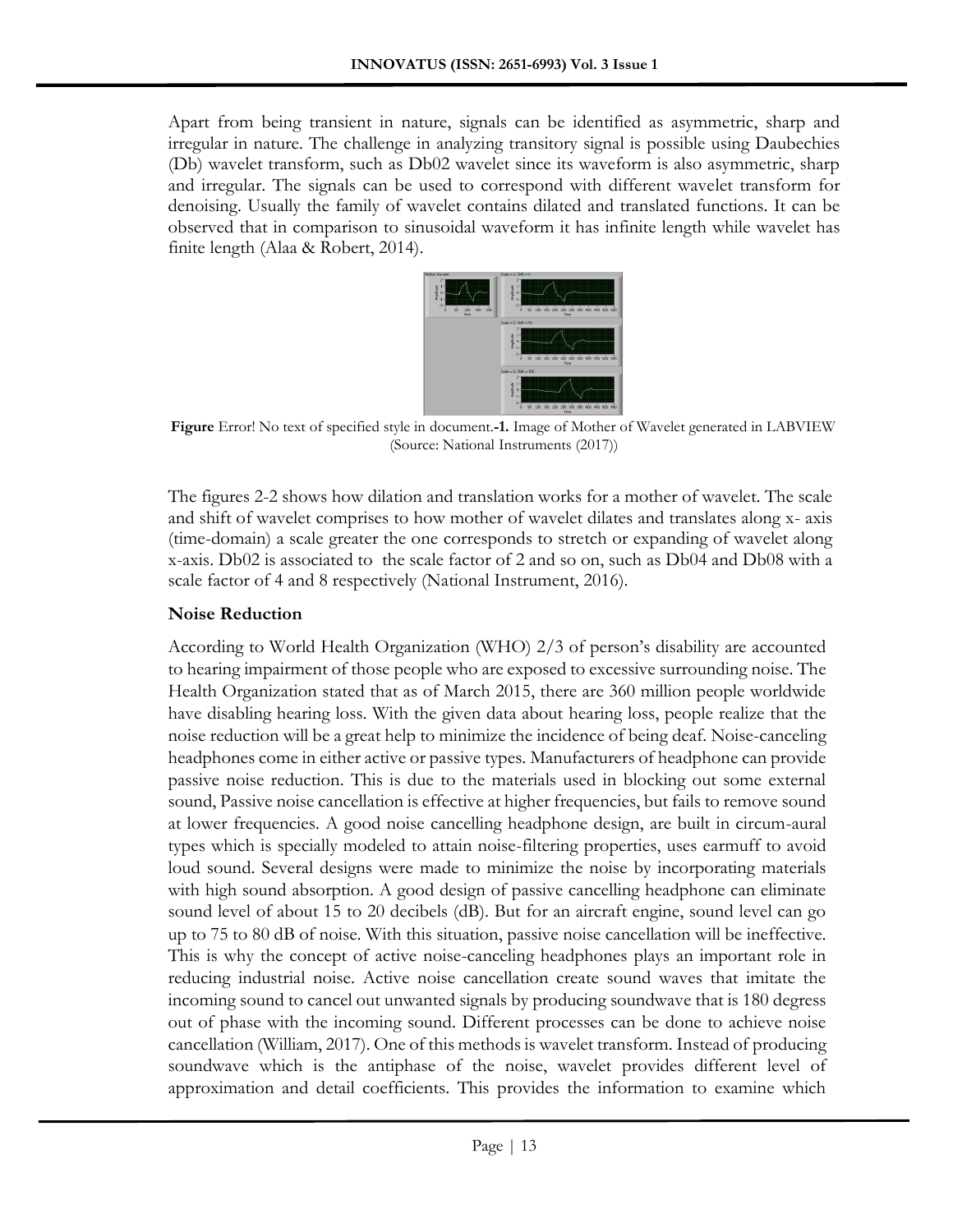coefficients produce noises, and from the known coefficients, noise can be removed using wavelet transform (Amit, Sharma, & Hegde, 2015)

### **3.0 EXPERIMENTAL SECTION**

#### 3.1 Materials

The materials for the experiments used are electric drill, laptop, and LabView Software 2014 version. The format of recorded sound is .wav file. A laptop is used as sound recorder.

#### 2.2 Procedure

First, the recording of clear voice and electric drill noise signals were made separately. A combined voice and noise signals were also conducted. The wavelet coefficient for the voice and noise were obtained through wavelet transforms operation. The wavelet transform of the combined voice and noise were also produced.

Second, artificially synthesize combined voice and noise by merging the wavelet transforms of clear voice and the noise. Last, the resultant combined were clear voice and noise synthesized by inverse wavelet transform.

An algorithm was concocted to extract the voice from the synthesized combined clear voice and noise. The algorithm processed the wavelet transform of combined clear voice and noise. It made use of clear voice DWT as reference. The processed signal was transformed inversely and it was expected to recover the original clear voice. A number of experiments were made on db02, db04 and db08. It was expected that the clear voice could be extracted. For validation, the recorded combined voice and noise were used. The DWT was processed by the algorithm and the result was inverse-transformed. The processed signal was evaluated for clarity.



**Figure 1**. LABVIEW G-Code program for Active Noise Reduction using Wavelet Transform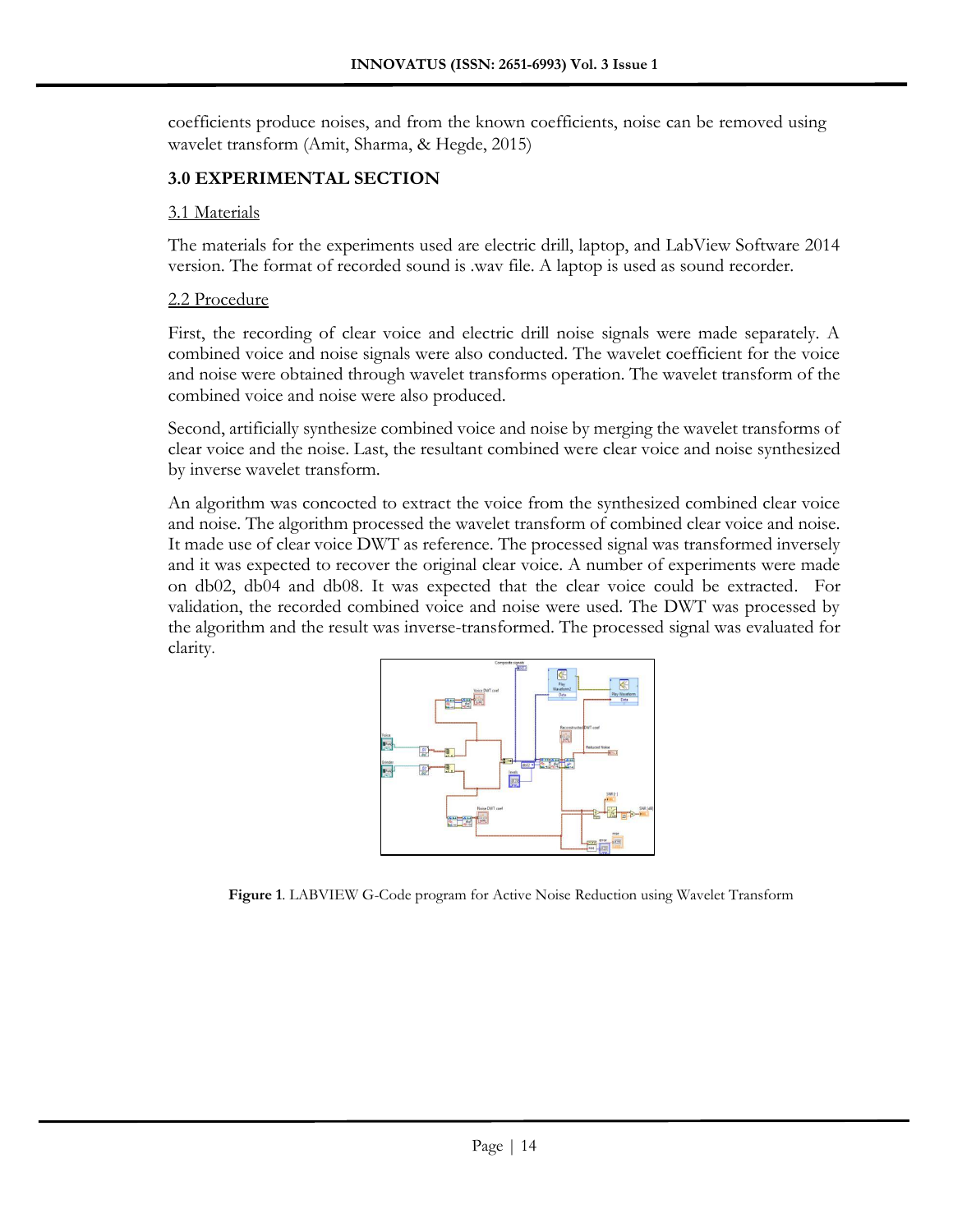| $\triangleq$ 0<br>3.010054E<br>2.421308E<br>2.004656E<br>1.116996E<br>$-1.3528511$ |
|------------------------------------------------------------------------------------|
|                                                                                    |

**Table 1.** Sample Wavelet Coefficient of Voice Generated in Labview at specific level

Table 1 provides information of sample wavelet coefficient which serves as the reference for subtracting the amount of noise in the composite signal.

### **4.0 RESULTS AND DISCUSSION**

Below is sample result of the output waveform from different level of decomposition and daubechies wavelet transform. Figure 2 shows the combined Voice and Noise Signals.



**Figure 2.** Unfiltered Voice and Noise Signal

Through a series of trial and error, the reference voice parameters were determined using the MRA LabView function. Out of db02, db04 and db08, db04 and db08 showed encouraging results.

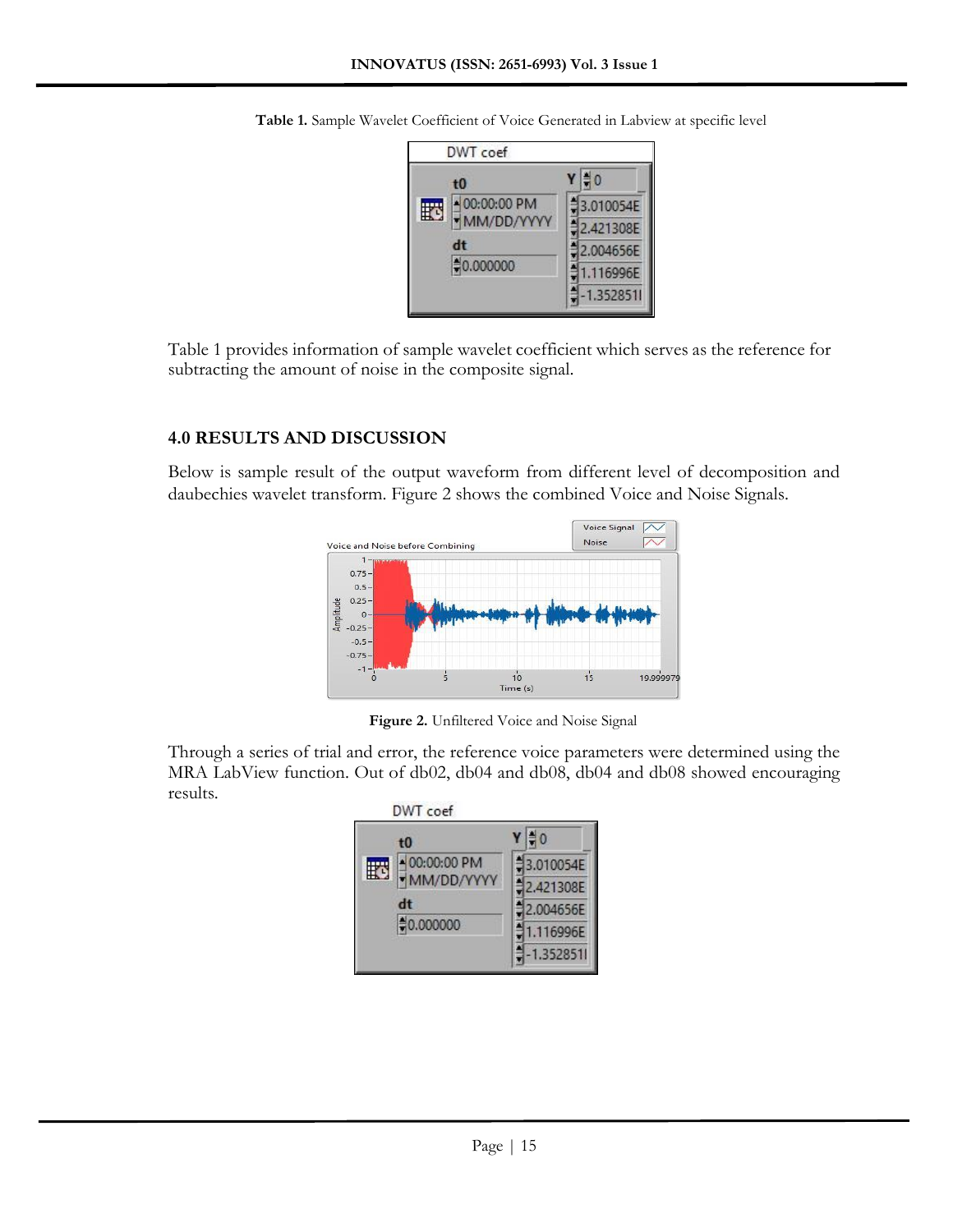

**Figure 3**. LabView function of reference voice parameters and Correlation of the three generated signals.

The extractions of clear voice were successful on db04 and db08. The db08 gave a much better results than db04. The sample of clear voice signal is shown in Figure 4. The changes in parameters were immediately reflected in the correlations results in Figure 3.



**Figure 4**. Voice as the reconstructed signal

The validation of algorithm using recorded combined voice and noise signal with similar results.

## **5.0 CONCLUSION**

The effectiveness of reduced noise was validated using signal to noise ratio (SNR). The result shows that DB02 performs better from the combinations of voice-vacuum cleaner and voicewelding machine, while DB04 is better for voice-grinder combination. Lastly DB08 is better for voice –power drill combination and voice-single phase motor. This can be explained by the fact that Daubechies algorithm is adjusting to the waveform of different signals. This means that at lower level of Daubechies low frequency sound is better removed. Conversely, higher frequency sound is removed at higher Daubechies. Selection of appropriate level of decomposition for noise removal is necessary but care should be exercised since a higher level of decomposition may also destroy the quality of the voice signal.

The LabView G-Code program for Active Noise Reduction using Wavelet Transform can be used to design the hardware system for noise cancellation.